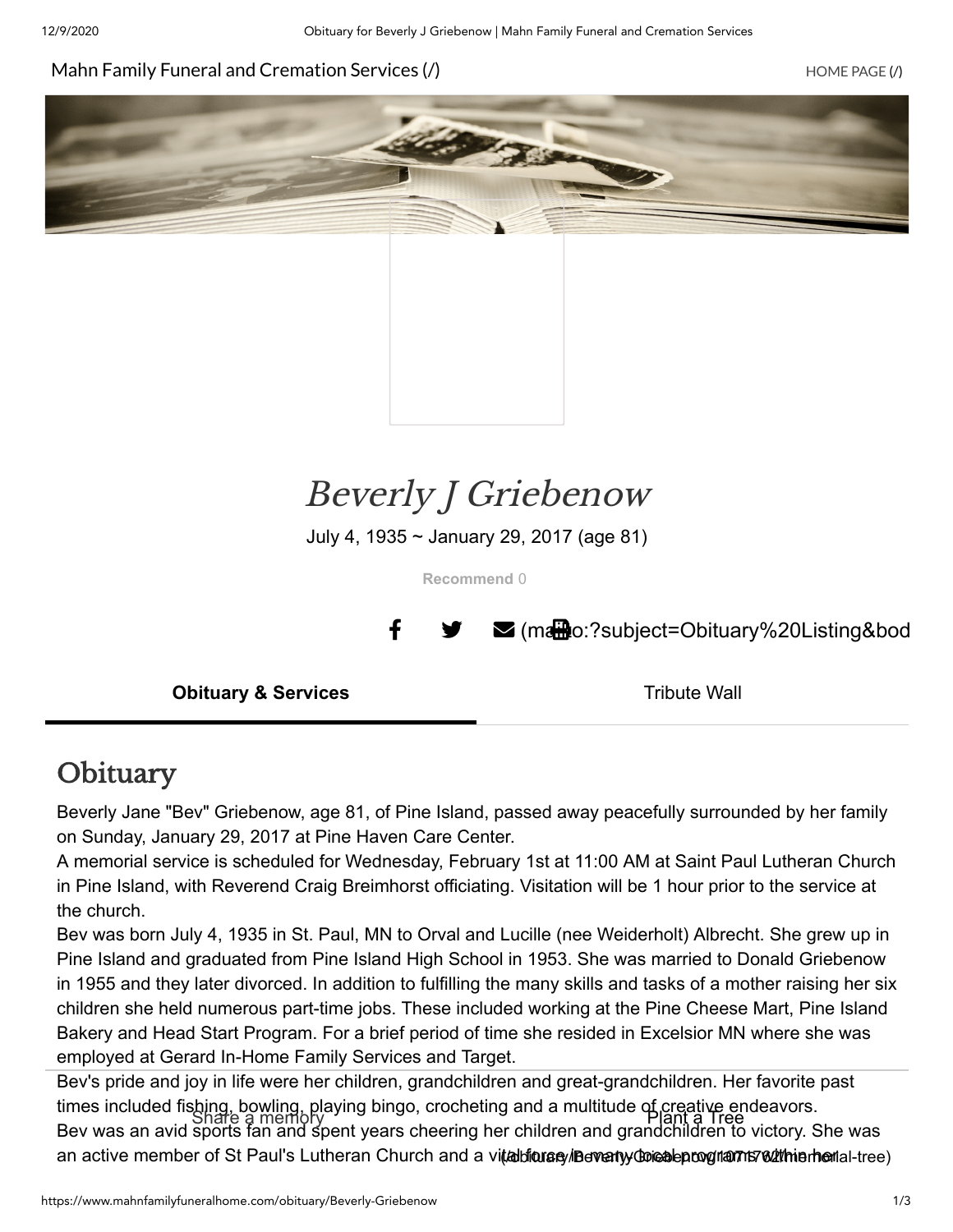community. Bev was also a member of the Pine Island American Legion Auxiliary.

Throughout the many chapters of her life, Bev gathered friends from near and far, offering and receiving many kindnesses, nurturing and nourishing them through her passion for cooking and baking and willingness to lend a helping hand. Her humor and tenacity of spirit lifted many and carried her through difficult times. She was deeply loved and will be missed by all.

She is survived by her daughter Lynda Griebenow (Kathleen) of Minneapolis, Michael Griebenow (Carrie) of Lake City, Brenda Reichel (Craig) of Chatfield, Brian Griebenow (Angie) of Kokomo, IN, Bradley Griebenow of Twin Bridges, MT and Kevin Griebenow (Terry) of Pine Island; 12 grandchildren and 9 great-grandchildren; sisters Karen (Donald) Anderson of Pinehurst, NC and Susan (William) Catchings of Goodyear, AZ and sister-in-law Roxanne Albrecht of Excelsior, MN.

She was preceded in death by her parents; her loving and caring mother, who raised her, Evelyn (Lindeman) Albrecht; brothers, Don (D.W.) Albrecht, Bob Albrecht and Jerry Albrecht; and sister-in-law Lavonne Albrecht.

Memorials may be written to the family and will be designated at a later date to local organizations. Online condolences are welcome and may be shared at www.mahnfamilyfuneralhome.com

## Memorial Service

FEB **1.** 11:00 AM (CST)

Saint Paul Lutheran Church Pine Island, MN

To send flowers to the family or plant a tree in memory of Beverly J Griebenow, please visit our **floral store. [\(/obituary/Beverly-Griebenow/sympathy\)](https://www.mahnfamilyfuneralhome.com/obituary/Beverly-Griebenow/sympathy)**

#### Services

You can still show your support by sending flowers directly to the family, or by planting a memorial tree in the memory of Beverly J Griebenow

Visit our Tribute Store

Share a memory expression of the Plant a Tree

[\(/obituary/Beverly-Griebenow/1071762/memorial-tree\)](https://www.mahnfamilyfuneralhome.com/obituary/Beverly-Griebenow/1071762/memorial-tree)